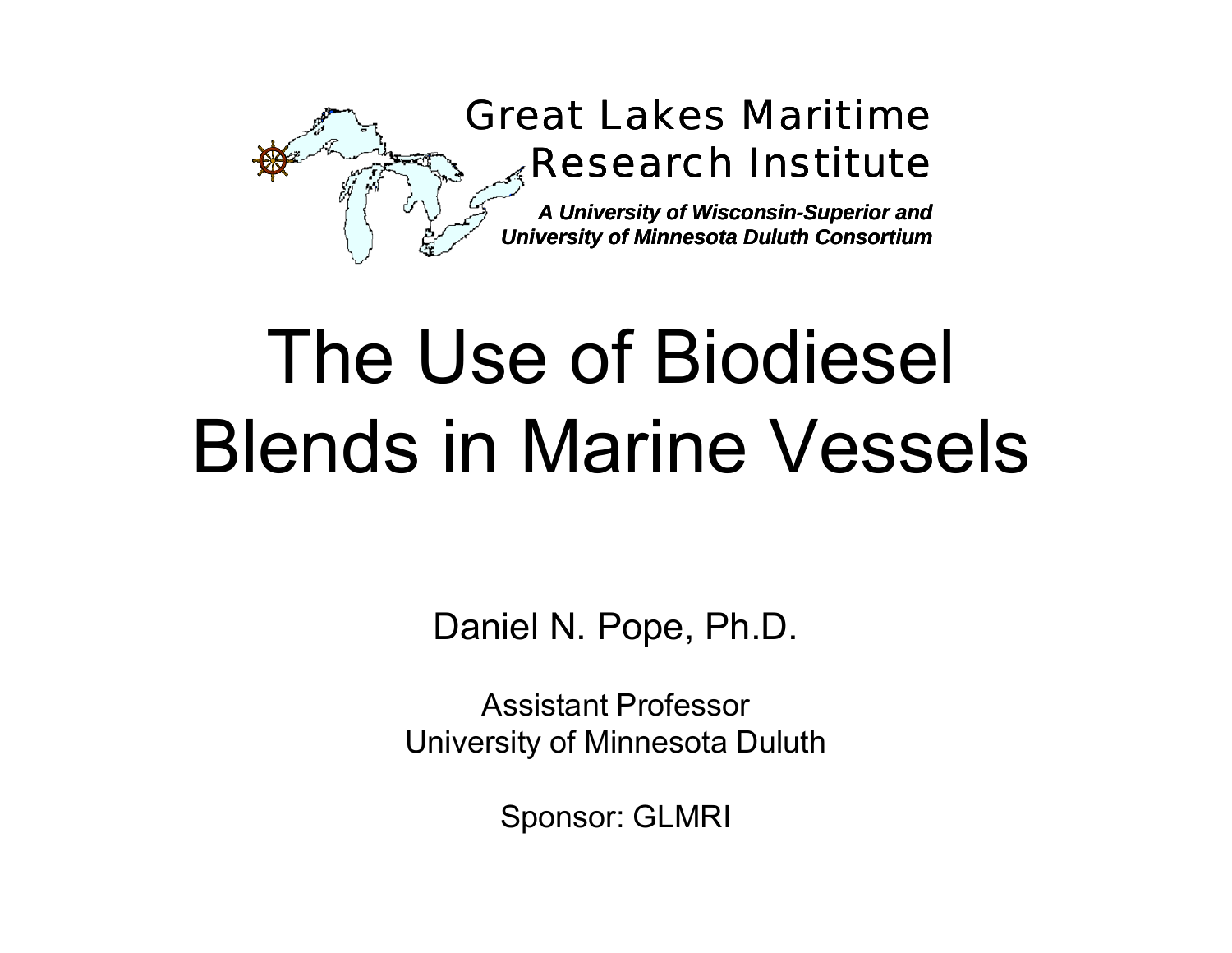## Motivation

- Reduced Dependence on Foreign Oil
- Reduce Emissions
- Respond to Current Mandates
	- State
	- Federal
		- Energy Policy Act (EPACT)
- Proactively Identify Potential Problems and **Solutions** 
	- Mandated Biodiesel Content will Likely Increase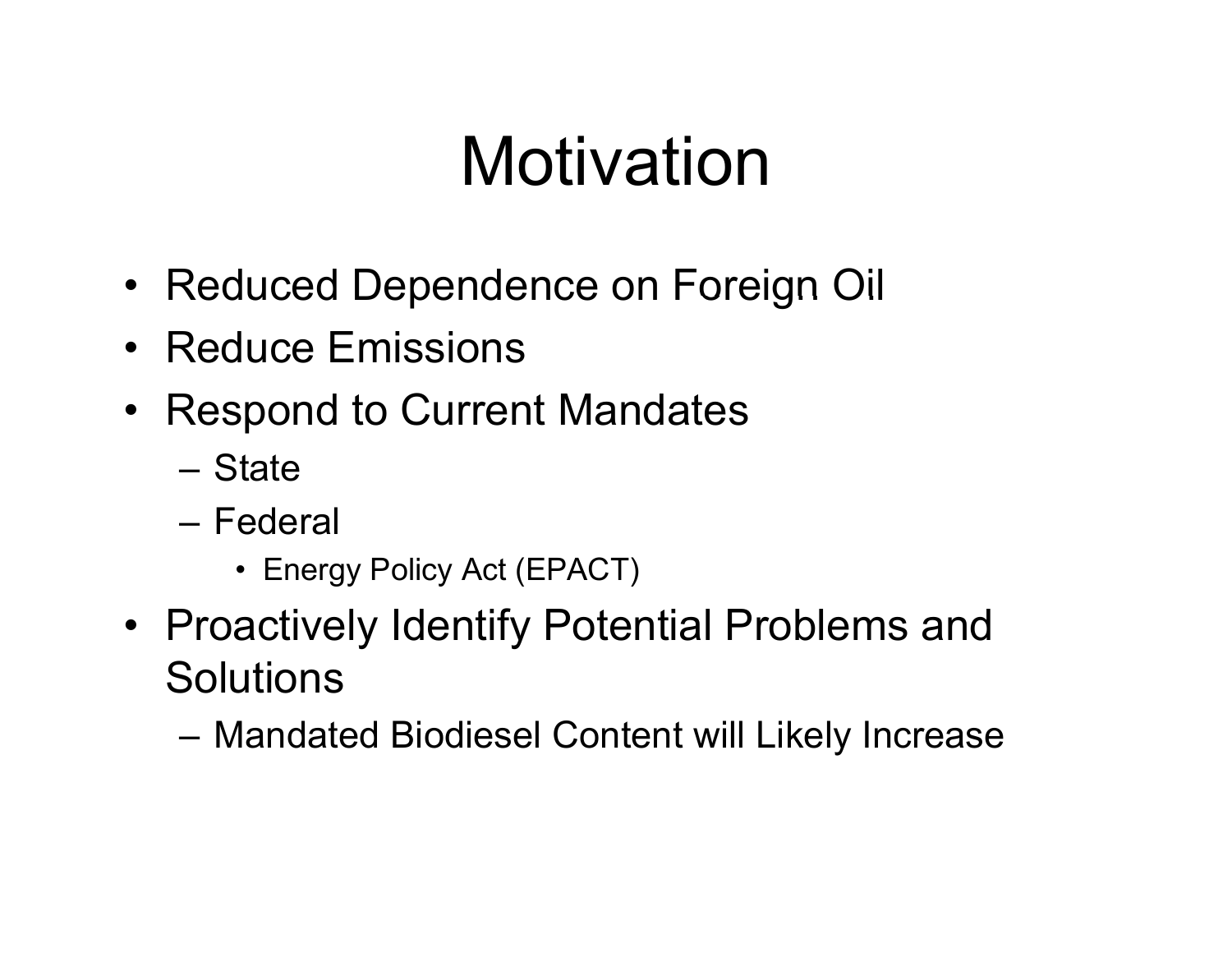# Project Goals/Topics

- •• Identify potential issues involved with the shipboard use of biodiesel blends
	- Specific to shipboard equipment
	- Biodiesel (B100)
		- Acts as a solvent
		- Gels at a higher temperature than #2 diesel
- • Develop long-term cold storage test for biodiesel blends
	- Testing of biodiesel blends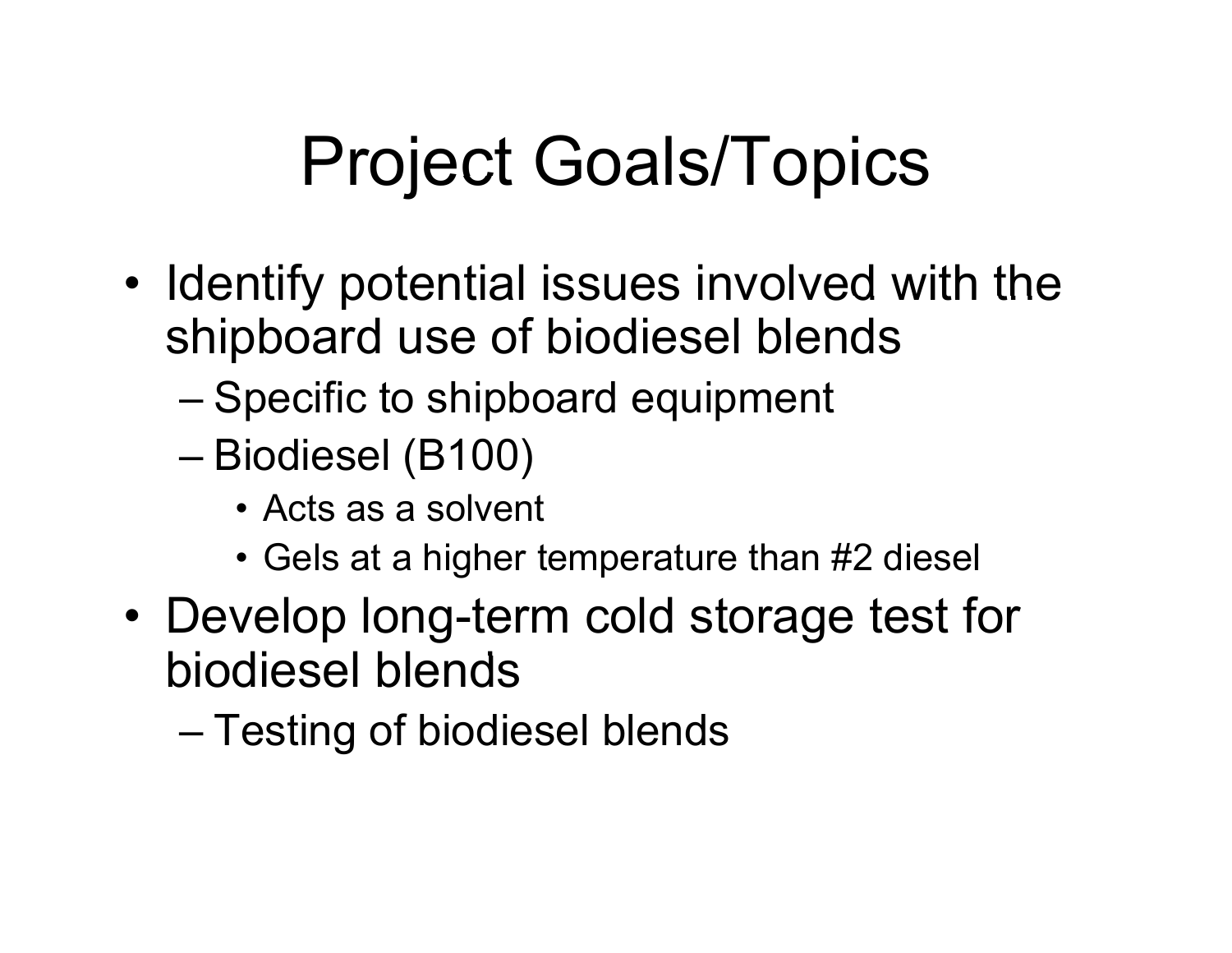- General Observations
	- Proper functioning can be difference between life and death
	- Systems vary from ship to ship
	- Some systems exposed to external environment
		- Deck/Hatch Crane
	- Fuel turnover is rapid during shipping season
	- Two-month winter lay up
		- Long-term fuel storage concern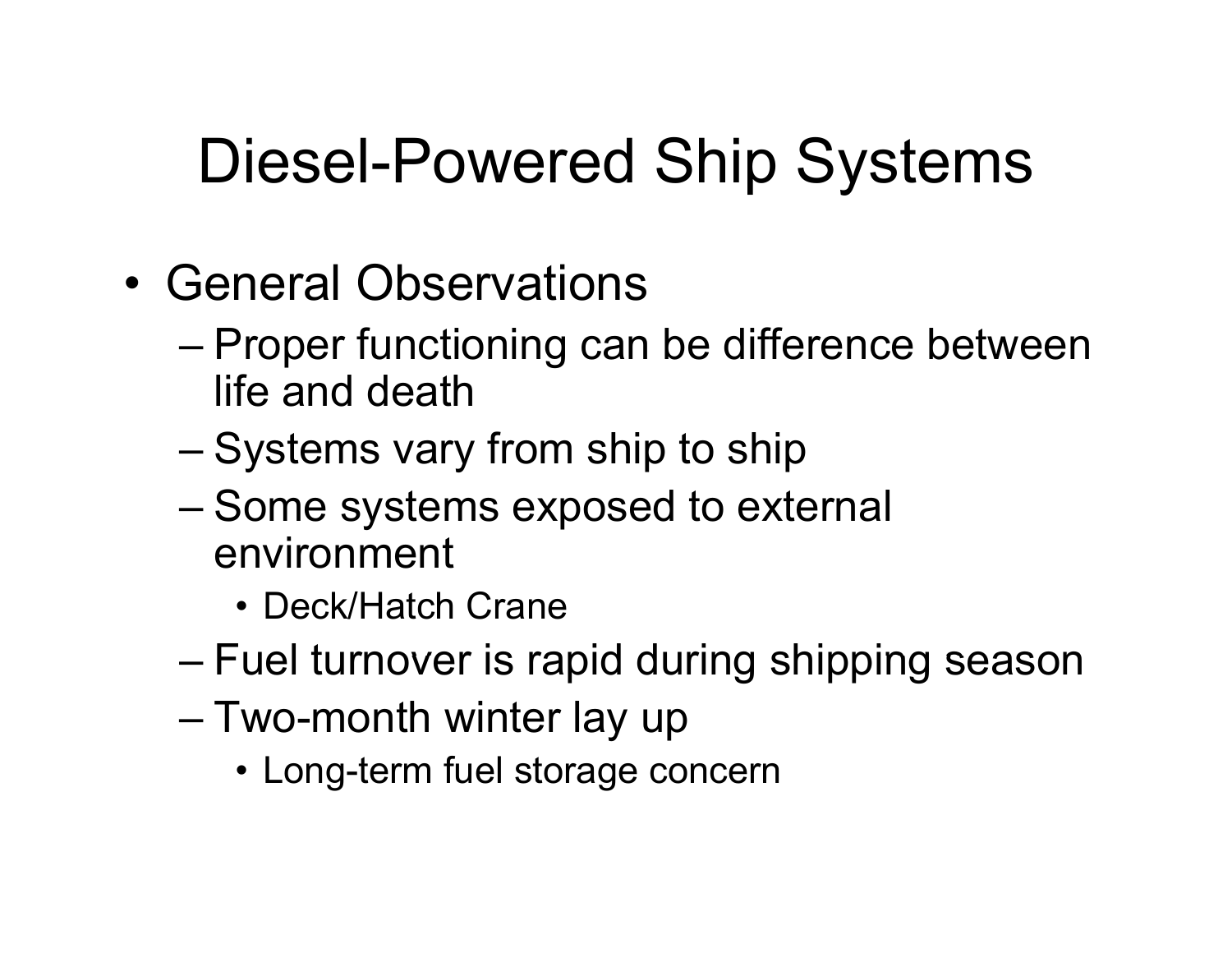- • Typical Systems
	- Diesel Generator Sets
		- Supplied by storage and service tanks
		- Located in environmentally controlled spaces
	- Main Engine
		- Heavy fuel oil (IF 280) or #2 diesel
		- $\bullet$  Supplied by fuel bunkers via heated day tank
	- Boilers
		- Steam for heating ship and fuel oil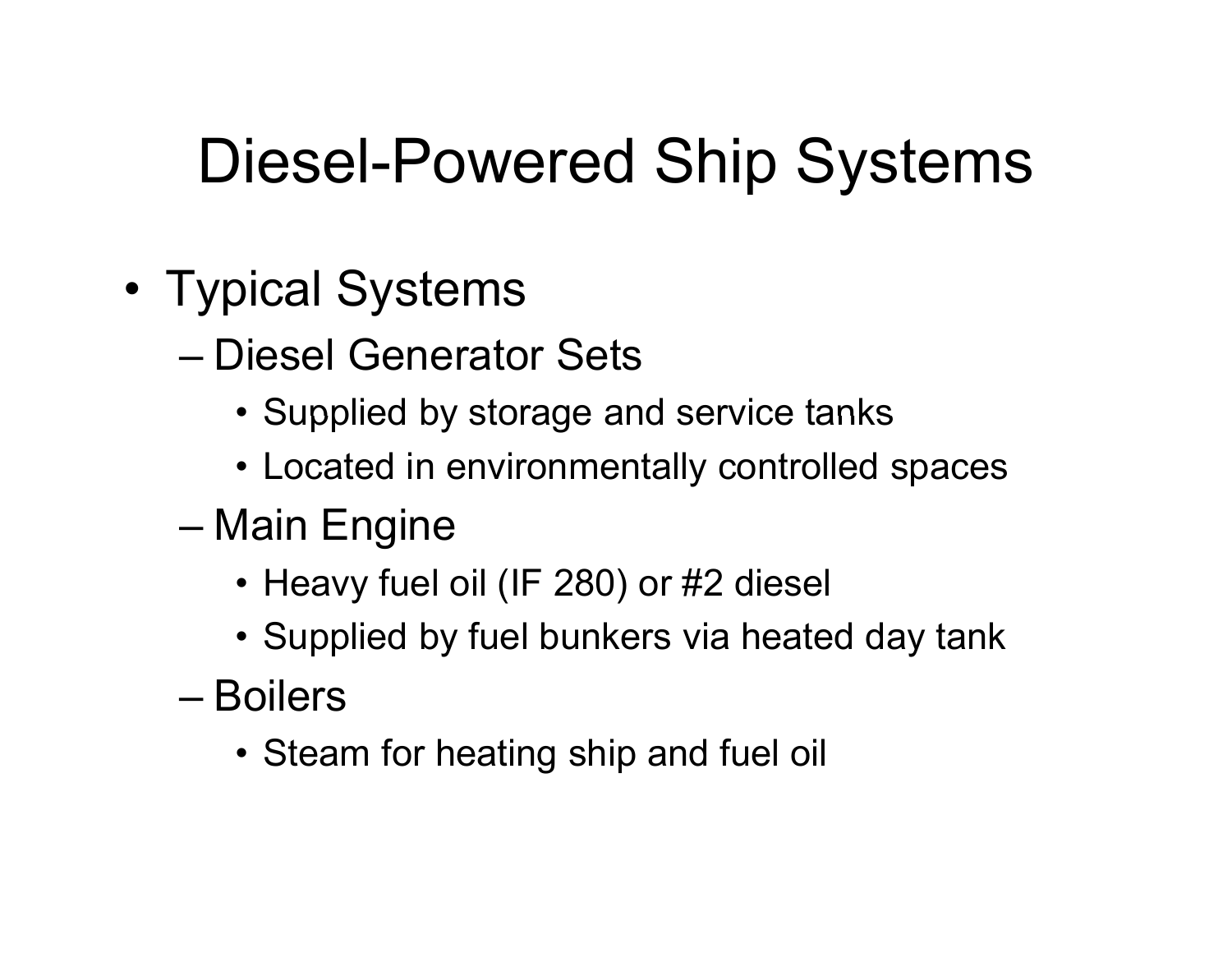## Diesel Generator Set

#### **Caterpillar D399 – 4 DG Sets**



M/V Mesabi Miner – Interlake Steamship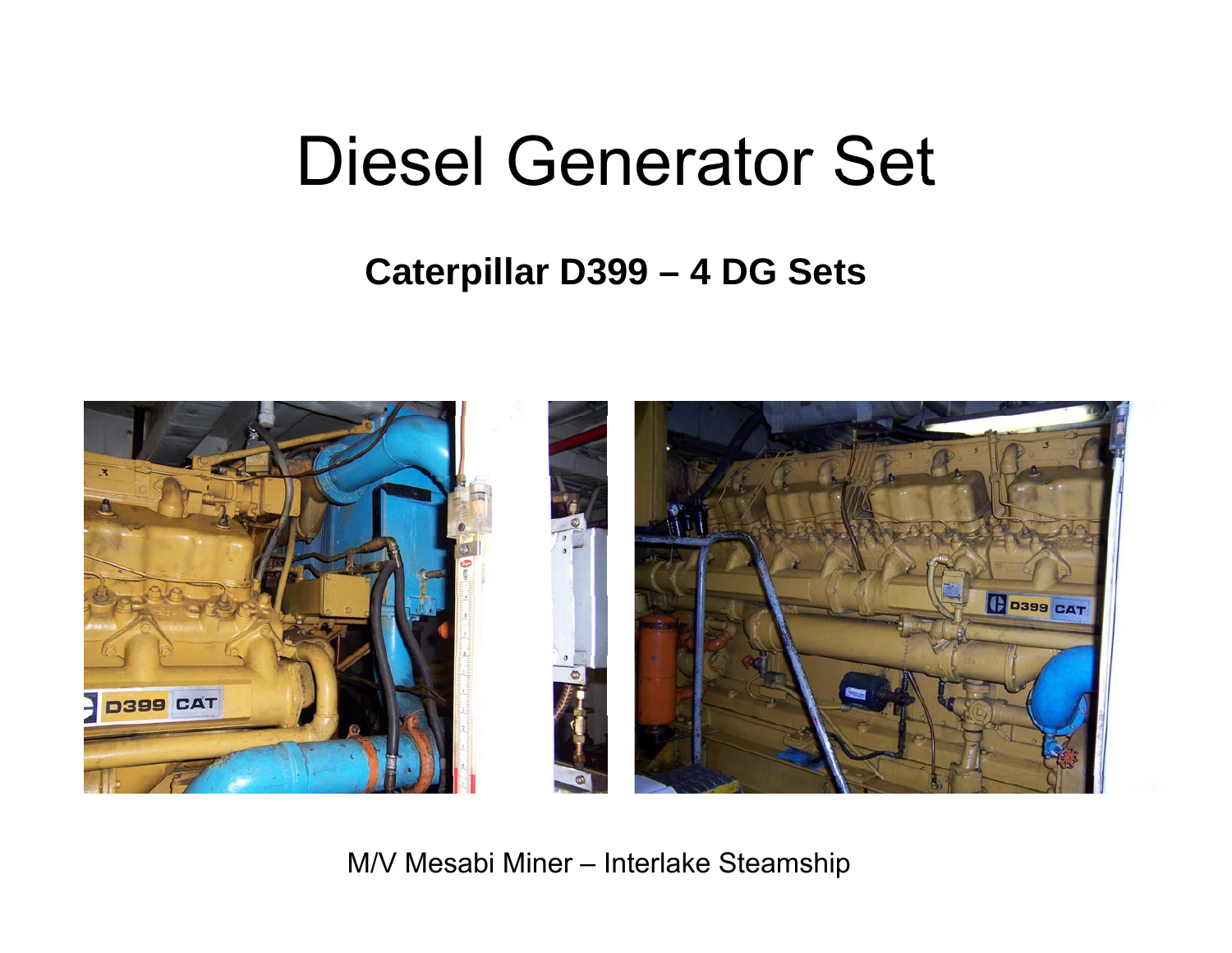- • Typical Systems
	- Emergency Diesel Generator
		- Low fuel turnover rate
		- Located in environmentally controlled space
	- Hatch/Deck Crane
		- Exposed to environment
		- Low fuel turnover rate during winter lay up
	- Lifeboat Power Pack
		- Exposed to environment
		- Low fuel turnover rate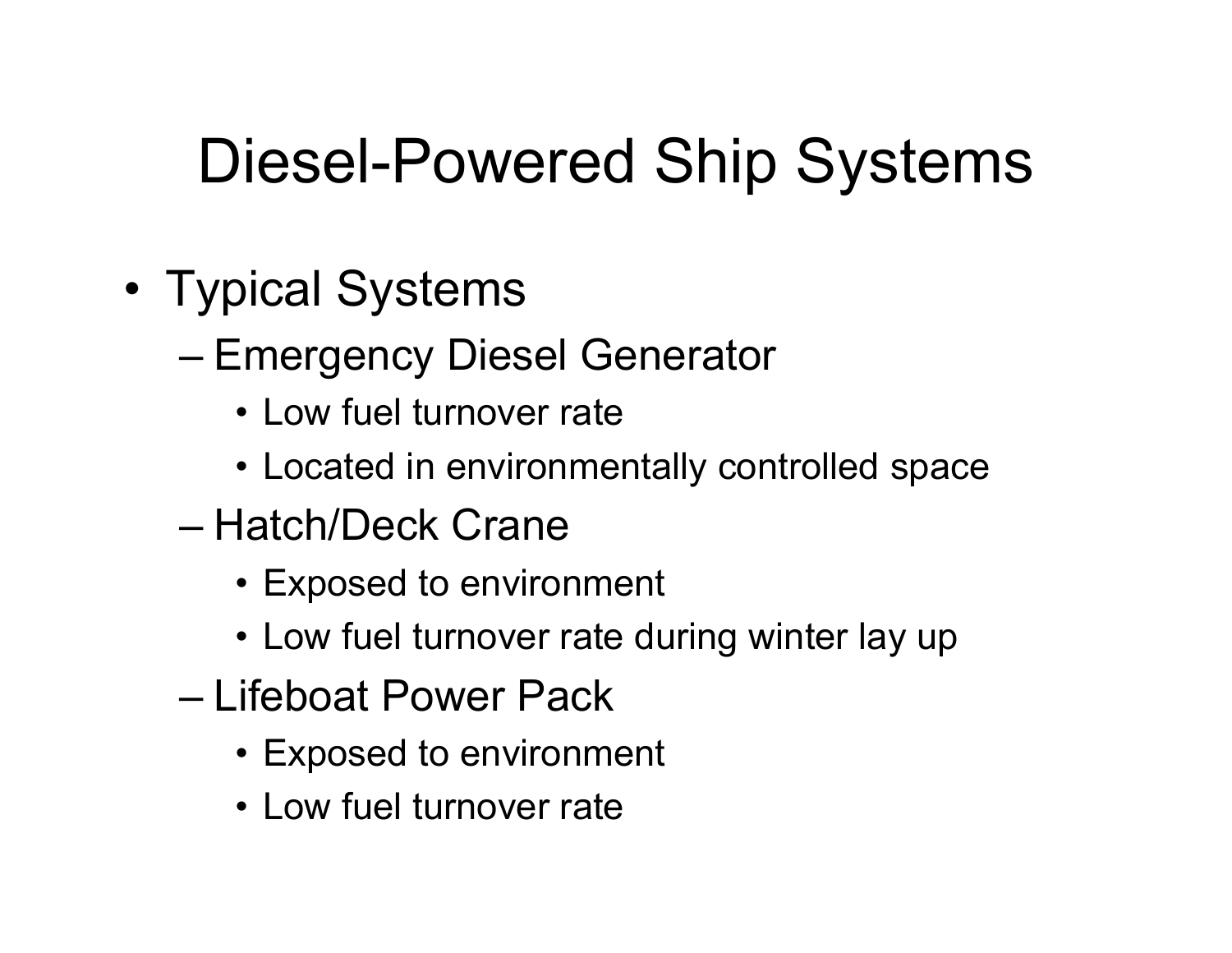• External Environment

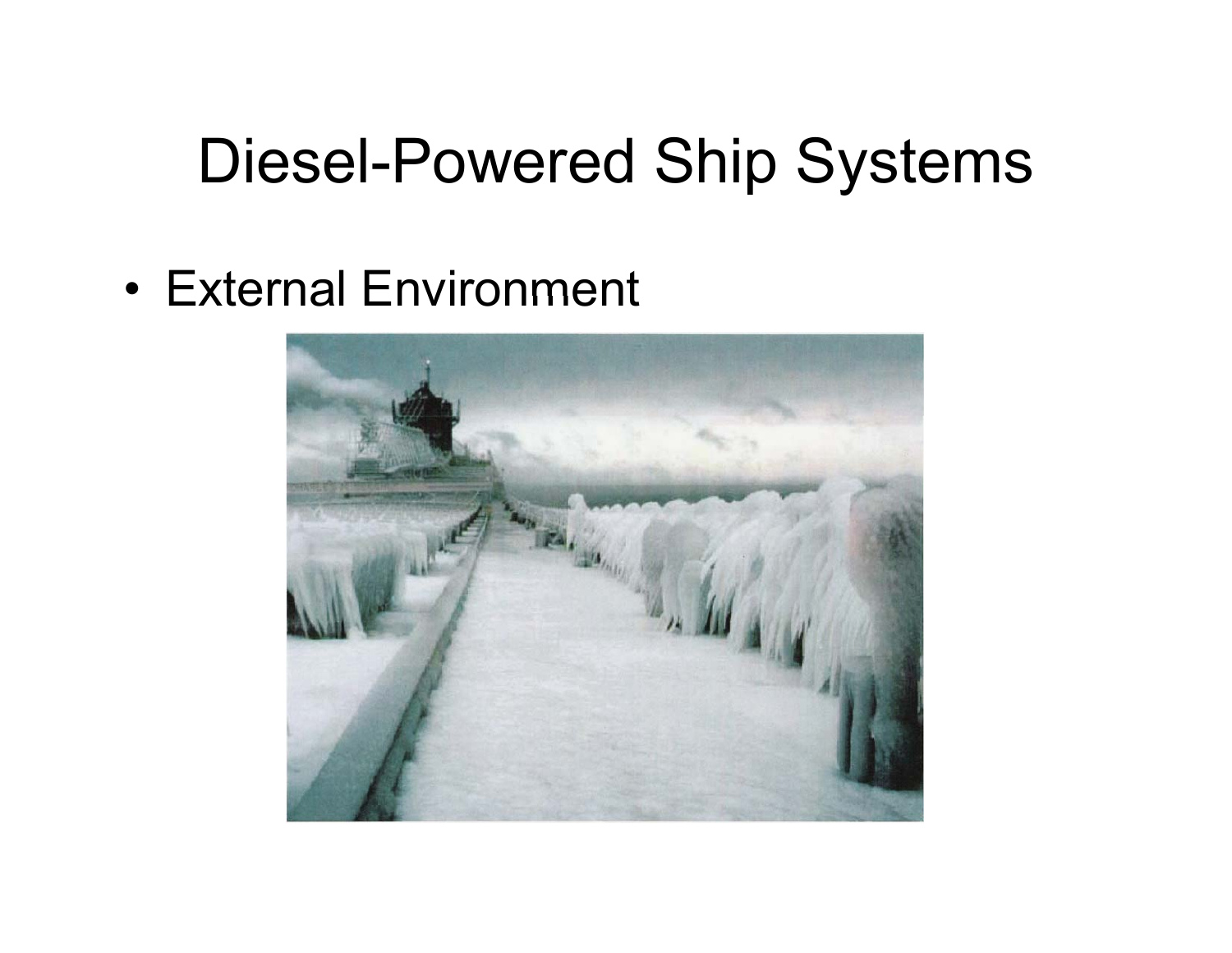# Cold Storage Test

- Time at temperature
	- 1 month total
		- Winter lay up is 2 months
		- No change in the test results between 2 and 4 weeks
	- Storage tank test
	- Small sample test
- Storage tank test
	- Top/Bottom sampling of tank
	- Bi-weekly sampling
	- Hydrometer test for density variation
	- $-$  Does blend separate  $\rightarrow$  gelling of biodiesel component
- Small sample test
	- Visual inspection for crystallization
- Blends tested
	- B5, B10, B20, B50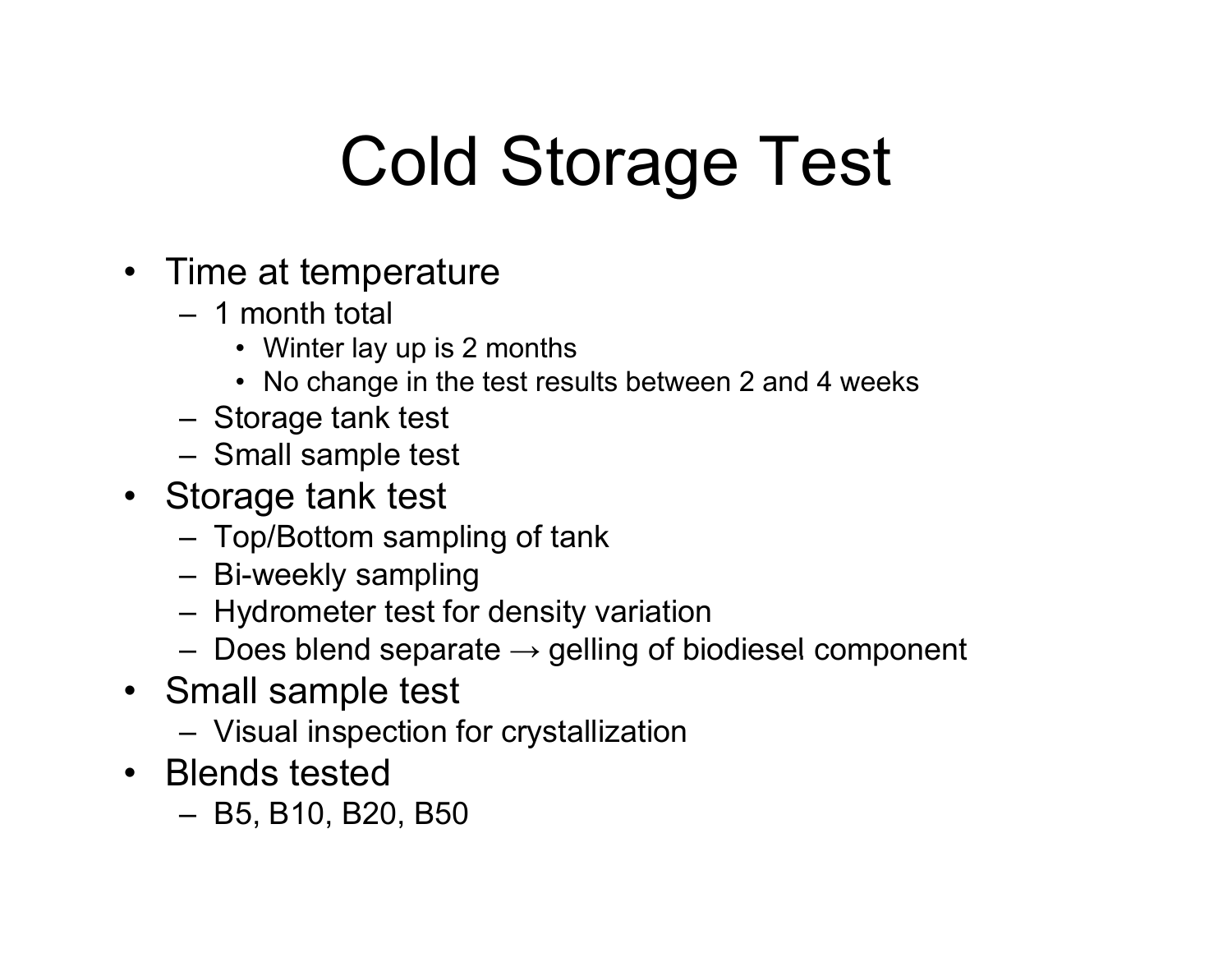# Cold Storage Test Apparatus

- Freezer with external tem perature control
	- Freezer internal control range: -10°F to 10°F





- External temperature control
	- Automation Direct TC33-2010-AC temperature controller
		- On/Off control with 2°F hysteresis
		- Type J thermocouple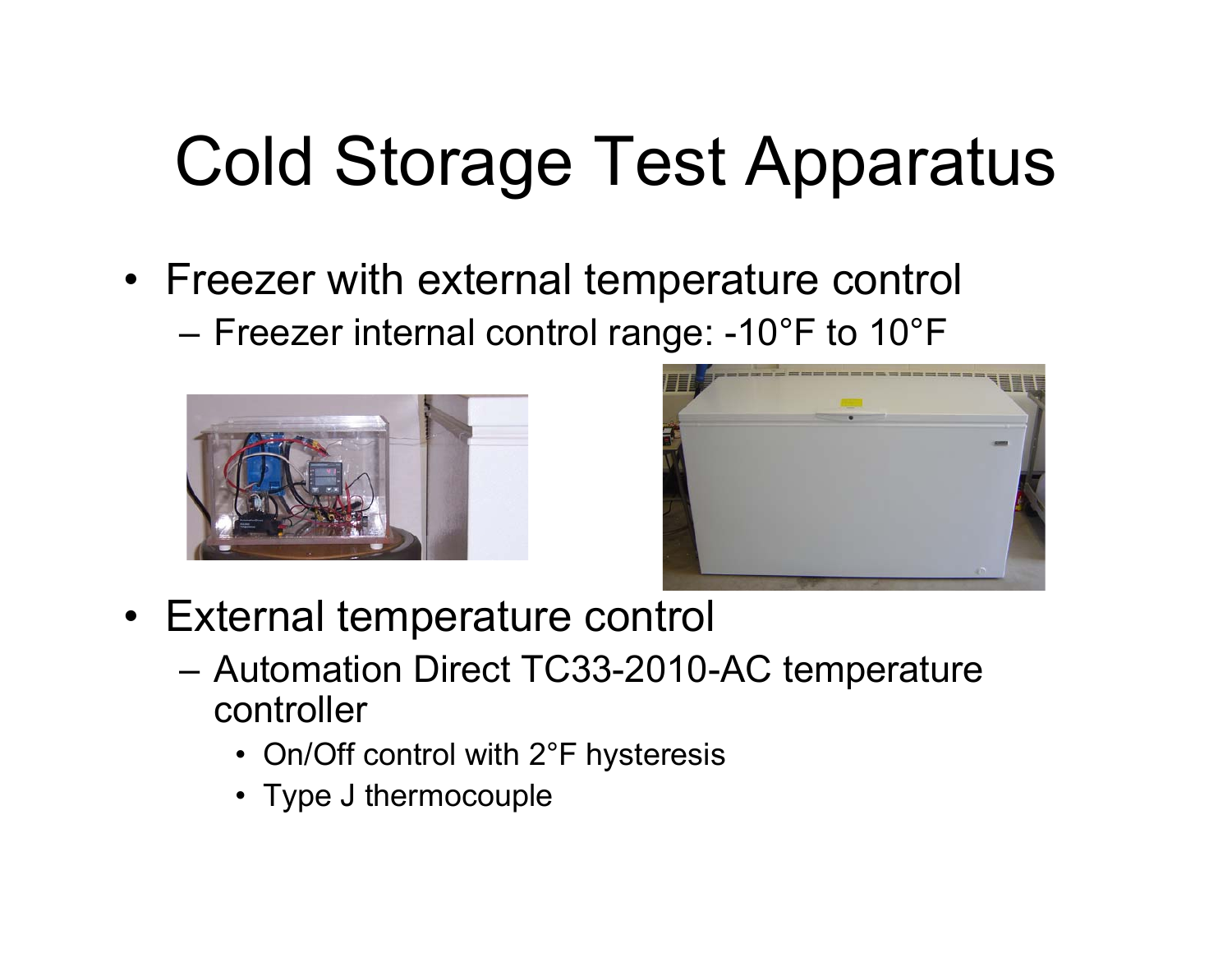#### Cold Storage Test Tanks and Sample Preparation

- 6+ gallon (23.2 L) self-venting gas can
- Sample Size 22 L
	- Volume Measurements 1000 ±10 ml graduated cylinder

| Sample     | <b>Vol. B100</b> | Vol. #2 Diesel |
|------------|------------------|----------------|
|            | (L)              | (L)            |
| <b>B5</b>  | 1.1              | 20.9           |
| <b>B10</b> | 2.2              | 19.8           |
| <b>B20</b> | 4.4              | 17.6           |
| <b>B50</b> | 11.0             | 11.0           |

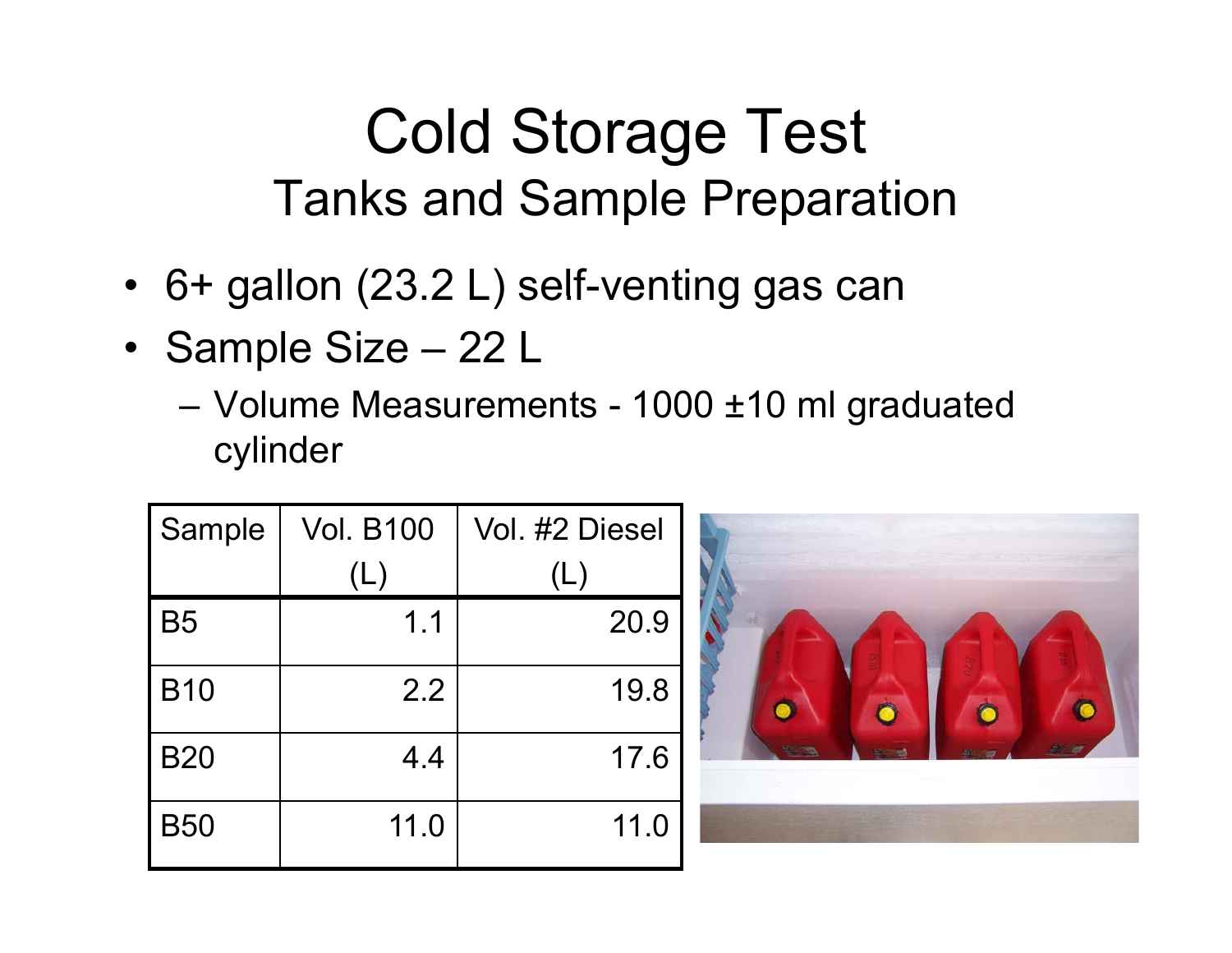#### Cold Storage Test Bi-Weekly Tank Samples

- 16 oz. glass sample bottles
- Sample Size 400 to 450 ml
- Top and Bottom Samples
	- Stainless Steel Drum Pump





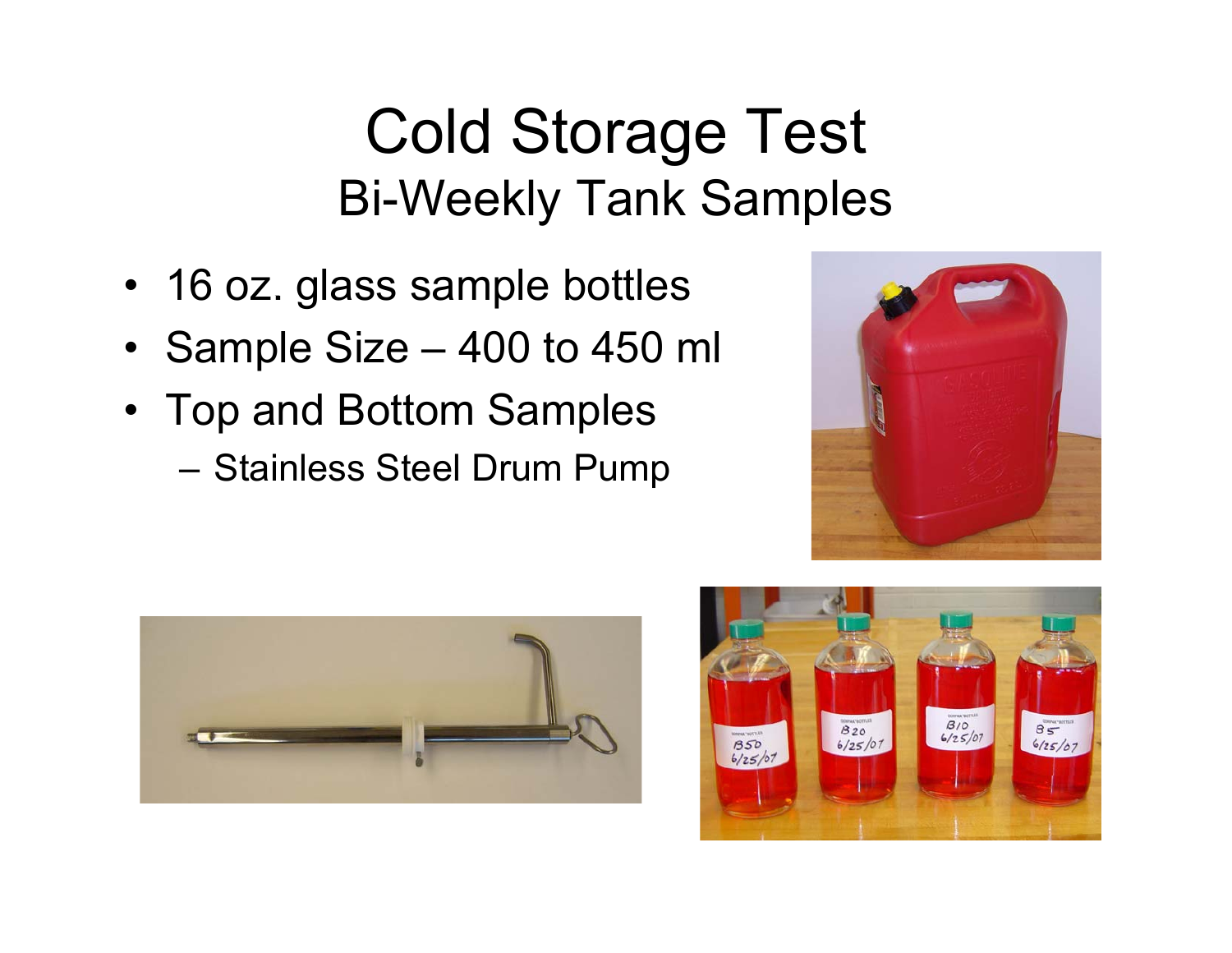### Cold Storage Test Hydrometer Test

- Performed on
	- Initial Mixture
	- Bi-Weekly Samples
- Measure Fluid Temperature
- Specific Gravity Hydrometer
	- SG 60/60°F
	- Range:  $0.800 \rightarrow 0.910$
- Correct Hydrometer Reading to 60°F

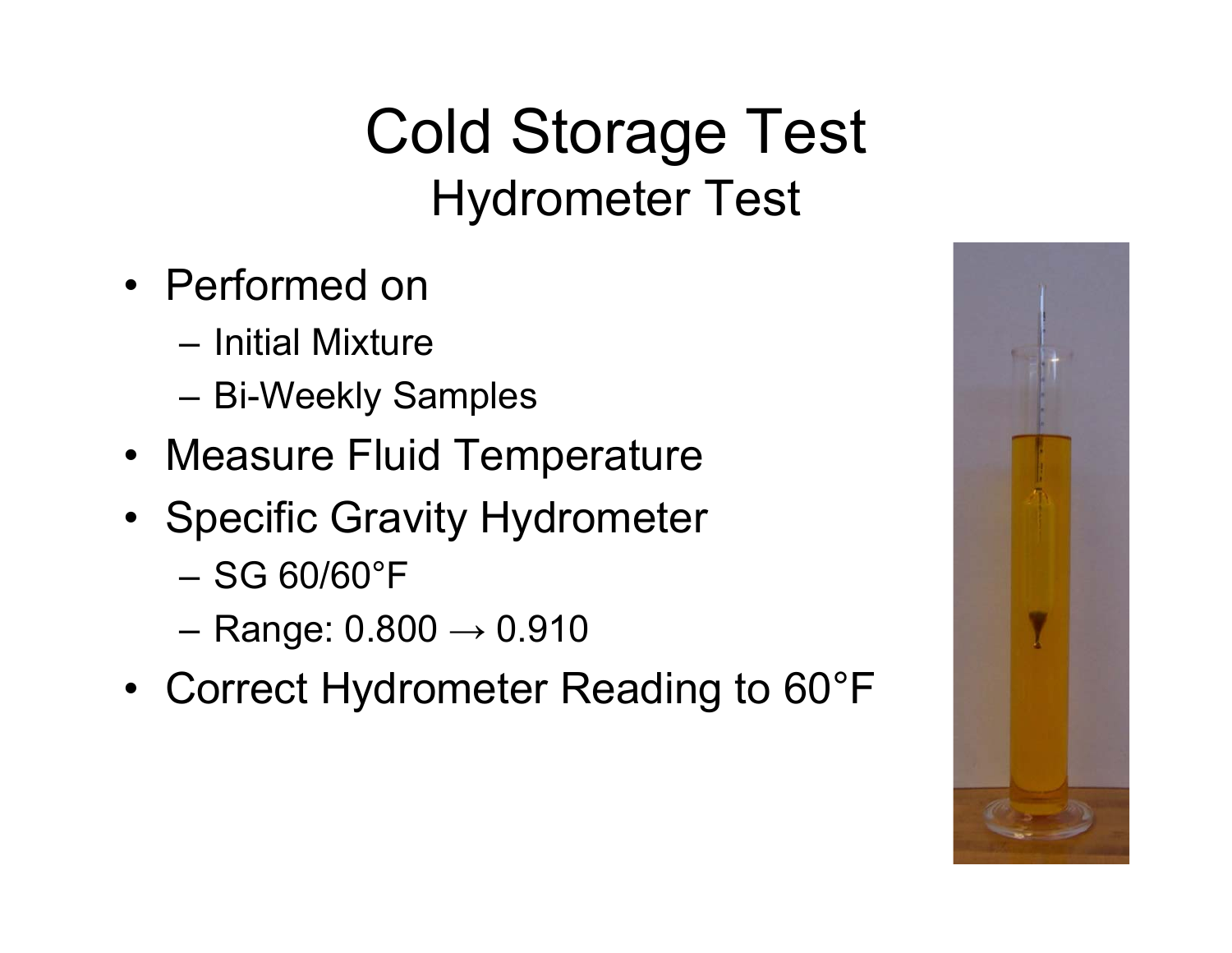#### Cold Storage Test Small Sample Test

- 16 oz. glass sample bottles
- Sample Size 400 to 450 ml
- Visual Inspection for Crystallization

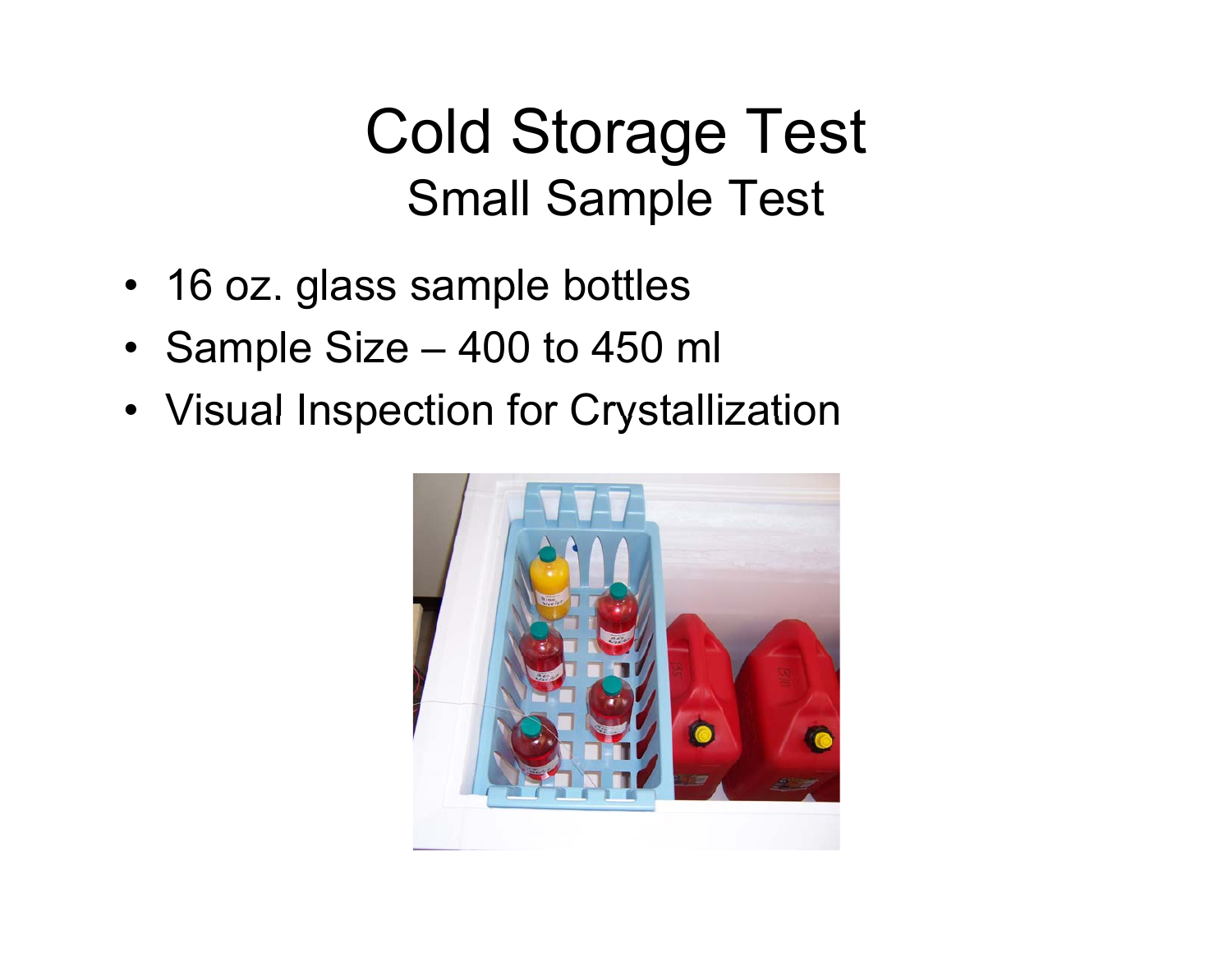# Cold Storage Test

- Blends
	- B5, B10, B20, B50
- Temperatures
	- First test: 23 25°F
		- Conservative temperature above cloud point of B50
		- Cloud point of B100 is 32 to 40°F
	- Second test: 30 32°F
		- Fuel bunker in contact with water
- Additional Tests
	- Kinematic Viscosity and Flash Point
		- Small Sam ples from First Test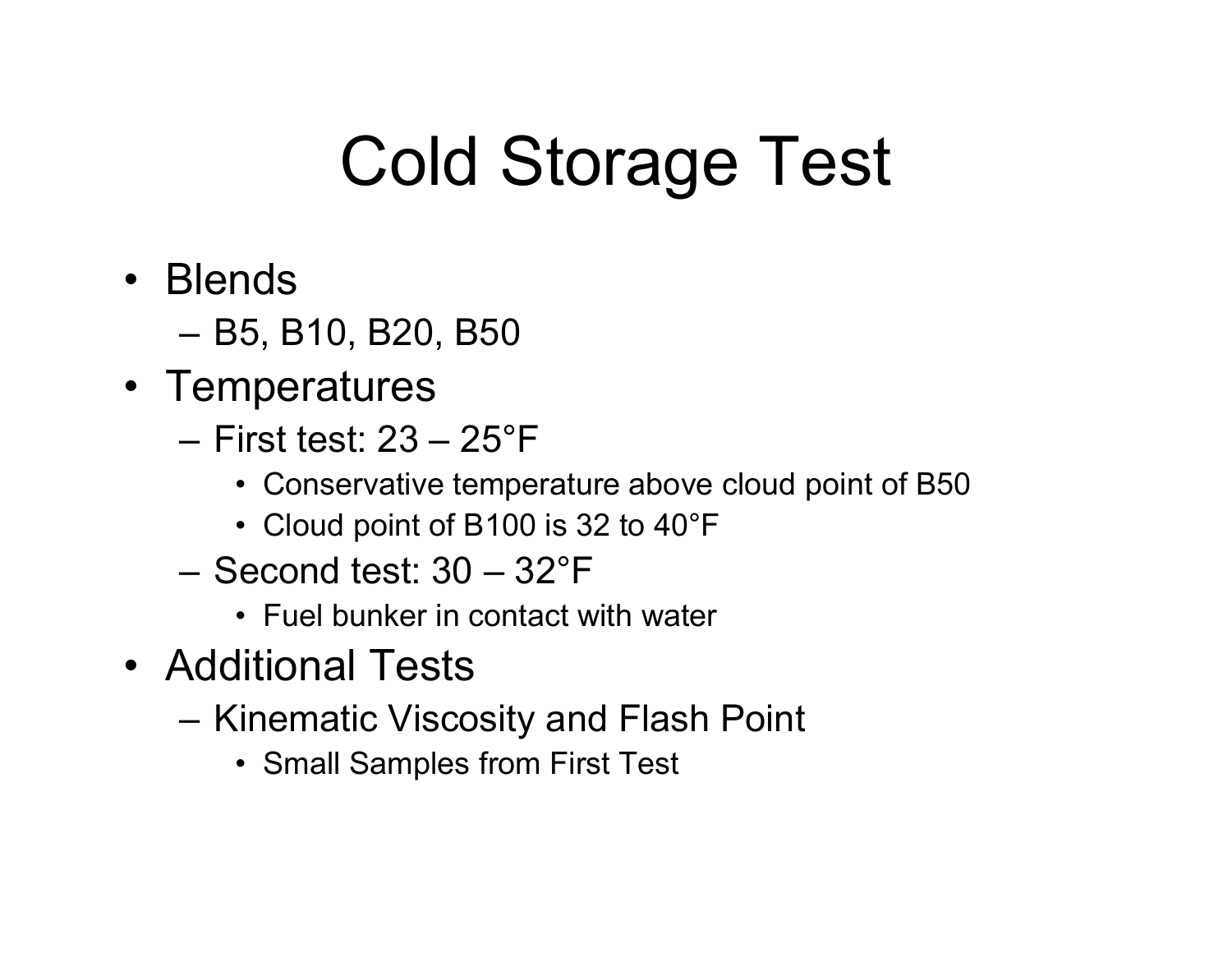#### Cold Storage Test **Results**

- •• Storage Tank Tests
	- First test: 23 25°F
		- Particulate matter in B50 bottom sample
		- No density variation between top and bottom samples
	- Second test: 30 32°F
		- Same results as first test
	- **Summary** 
		- No stratification of biodiesel component
		- Particulate formation and settling for B50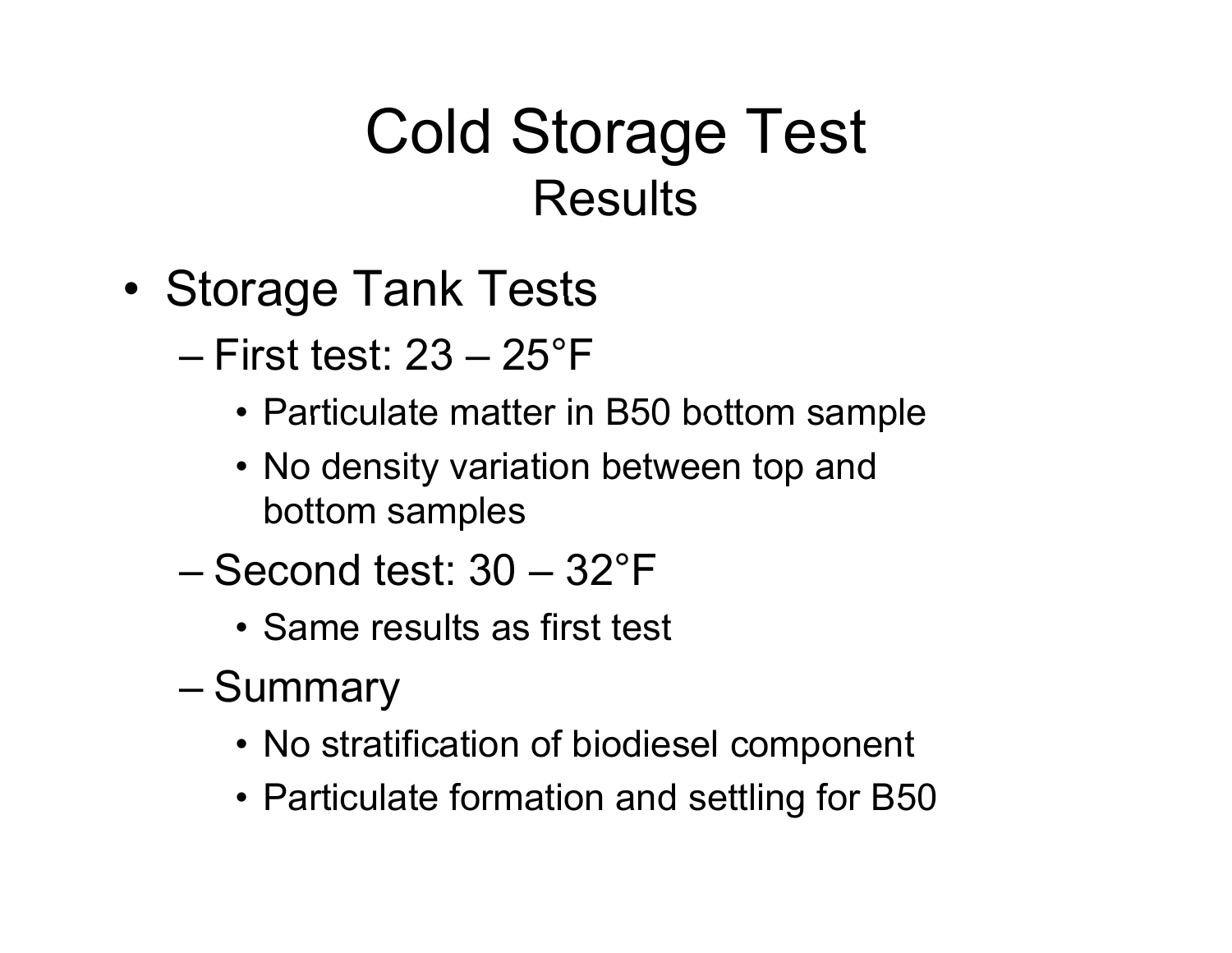### Cold Storage Test **Results**

- •• Small Sample Tests
	- First test: 23 25°F
		- $\bullet$  Visible crystallization (cloudiness) in B10, B20, and B50 samples
		- Cloudiness disappears as samples approach room temperature and are manually agitated
		- Particulate matter in B50 sample
	- Second test: 30 32°F
		- Crystallization in B20 and B50 samples
		- Particulate matter in B50 sample
	- Particulate formation in B50 verified



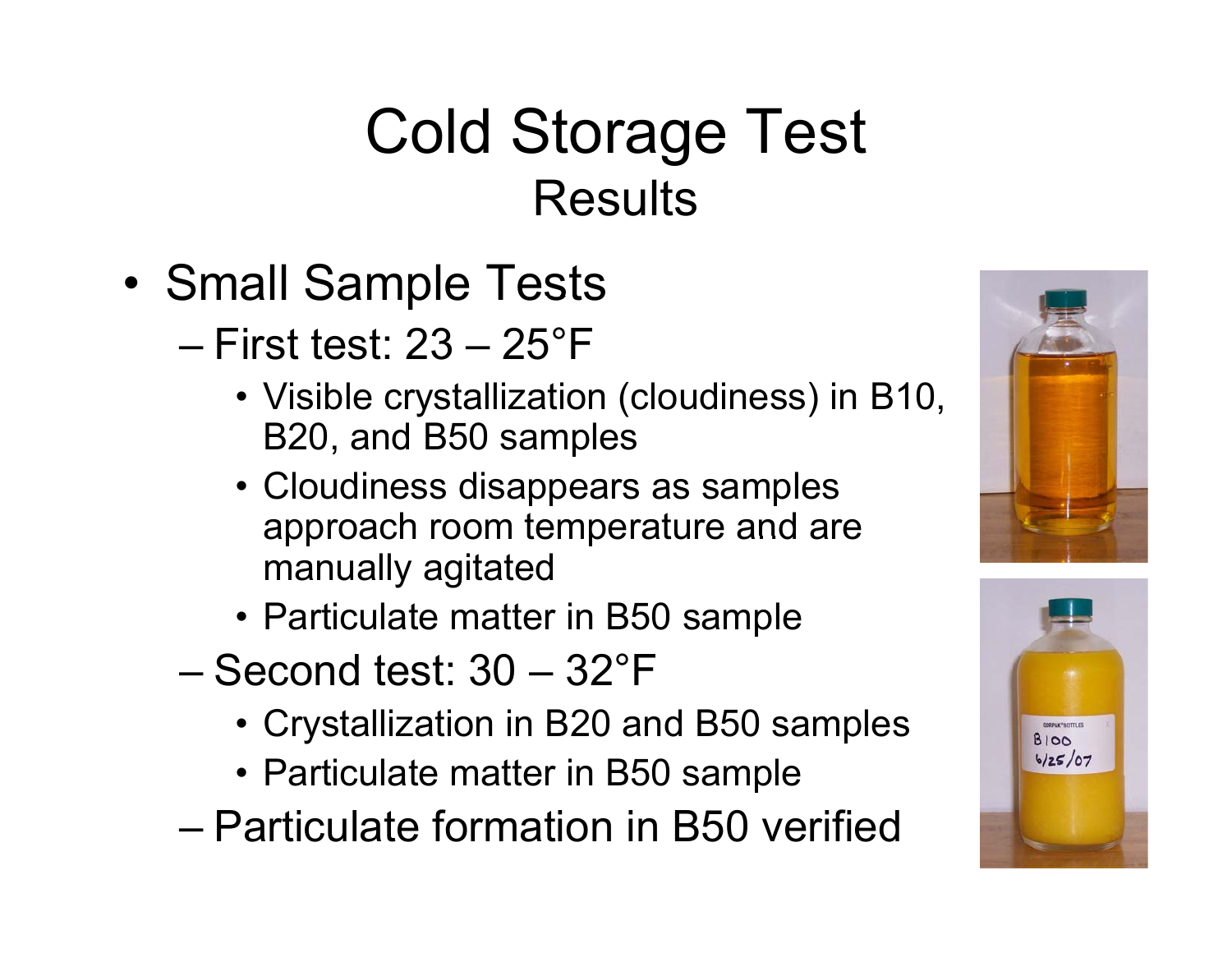#### Viscosity and Flash Point (After 4 weeks @ 23 –25°F)

- B100 S
	- Kinematic Viscosity (40°C)
		- **1.9 – 6.0 mm2/s**
	- Flash Point Flash Point –
		- **130°C (minimum)**
- pecs #2 Diesel S pecs p
	- Kinematic Viscosity (40°C)
		- **1.9 – 4.1 mm2/s**
	- - **52°C (minimum)**

| Testing performed by |  |
|----------------------|--|
| personnel at the     |  |
| Superior Refinery of |  |
| Murphy Oil USA, Inc. |  |

| Sample      | <b>Viscosity</b> | <b>Flash Point</b> |
|-------------|------------------|--------------------|
|             | $(mm^2/s)$       | $(^{\circ}C)$      |
| <b>B100</b> | 4.031            | 138                |
| <b>B50</b>  | 2.927            | 78                 |
| <b>B20</b>  | 2.425            | 72                 |
| <b>B10</b>  | 2.264            | 73                 |
| <b>B5</b>   | 2.200            | 68                 |
| #2 Diesel   | 2.132            |                    |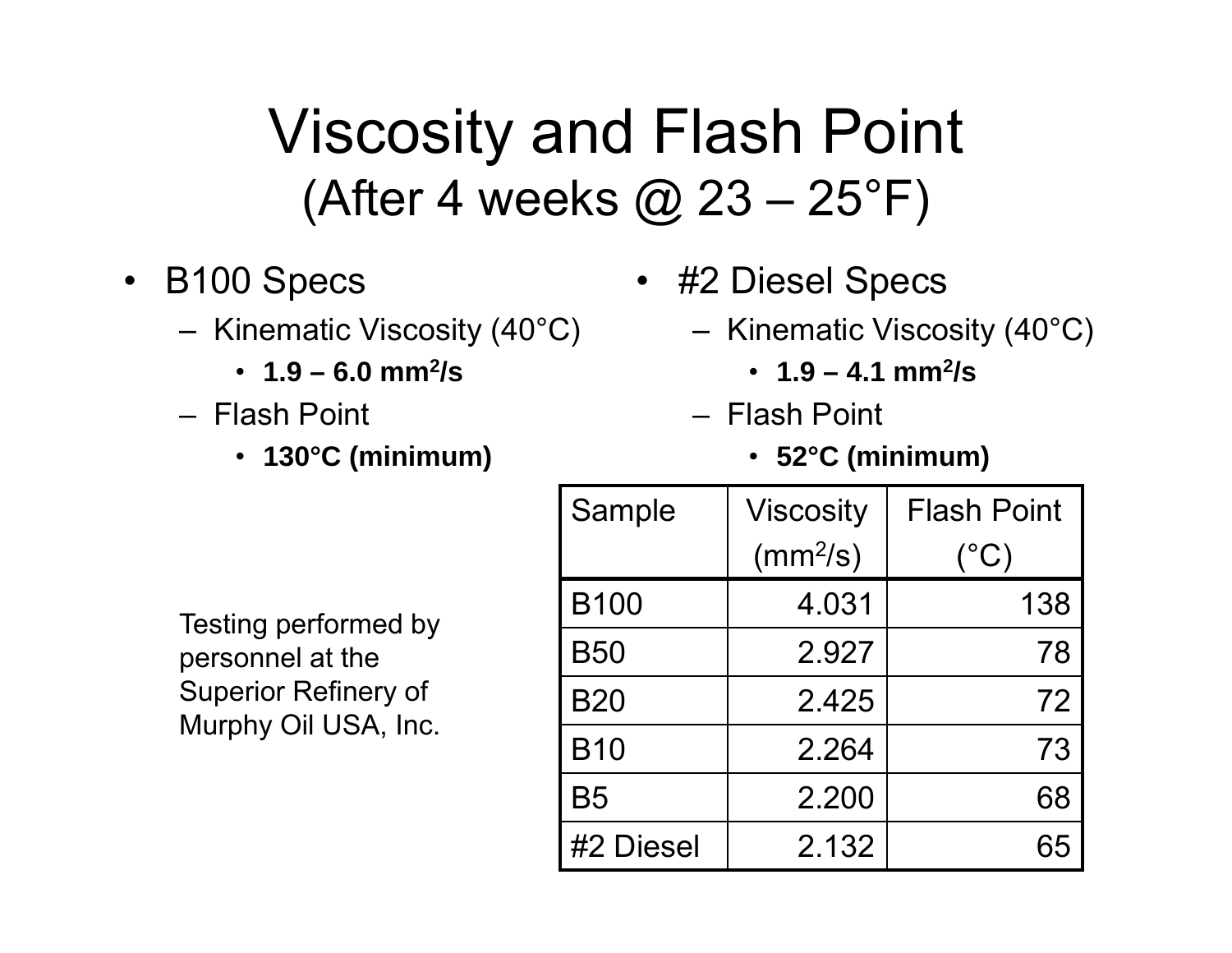# Additional Tests Underway

- Effect of Cold Flow Additive
	- Sample Bottles (450 ml)
	- Sam ples with and without Additive
		- B100, B50, B20, B10, B5, #2 Diesel
	- Start at 45°F
	- Decrease Temperature 3°F Per Day
	- Visually Inspect for Crystallization
- Filtration Test
	- Run Cold Storage Test Samples through Fuel Filter **Material**
	- Collect and Classify Filtered Particulates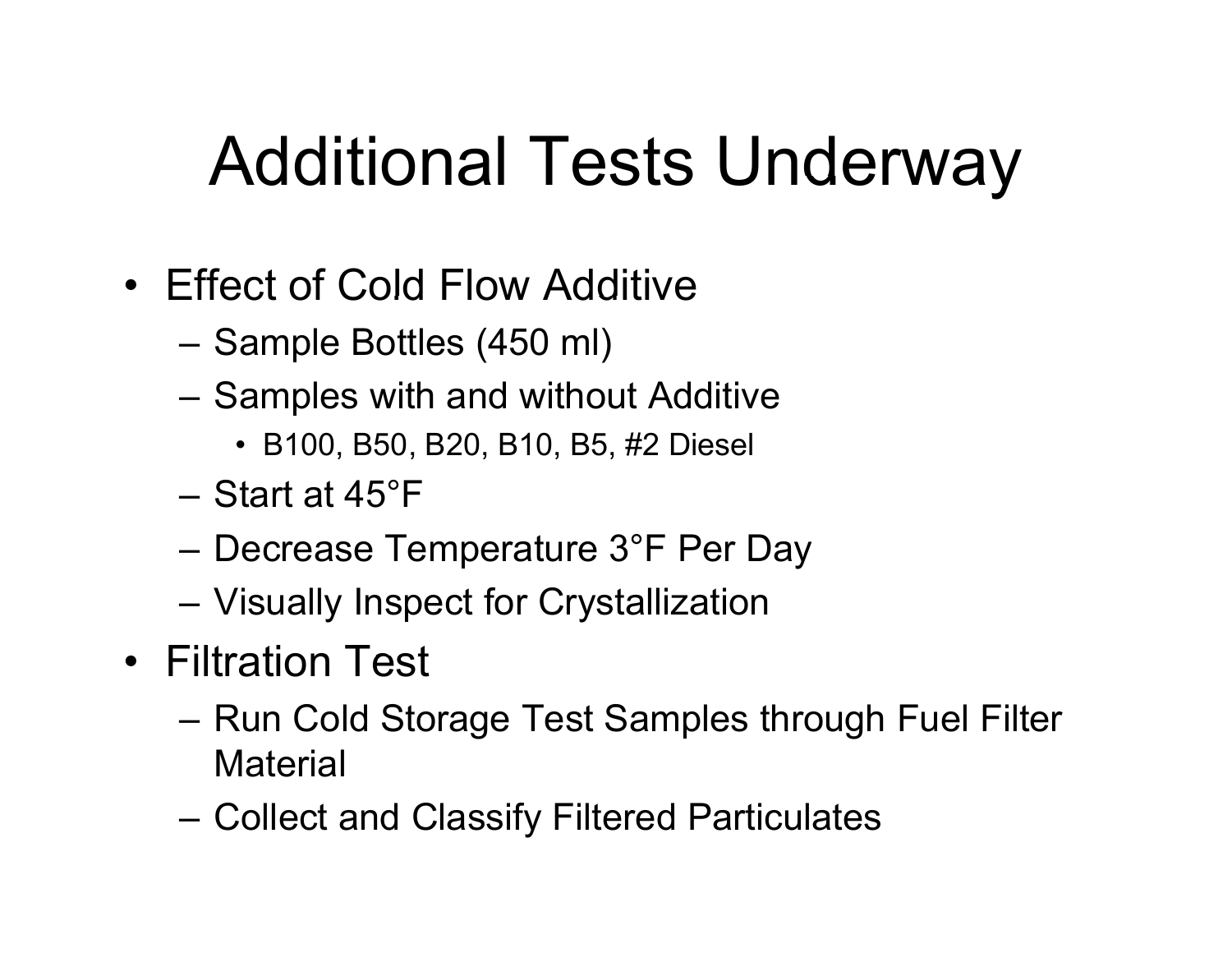## **Conclusions**

- Reviewed typical diesel-powered ship systems
	- $-$  Identified potential problems
- Long-term cold storage test developed
	- Test results
		- No stratification of biodiesel component
		- Particulate formation and settling in B50 sample
		- Good cold storage characteristics for blends up to B20
- Additional tests underway